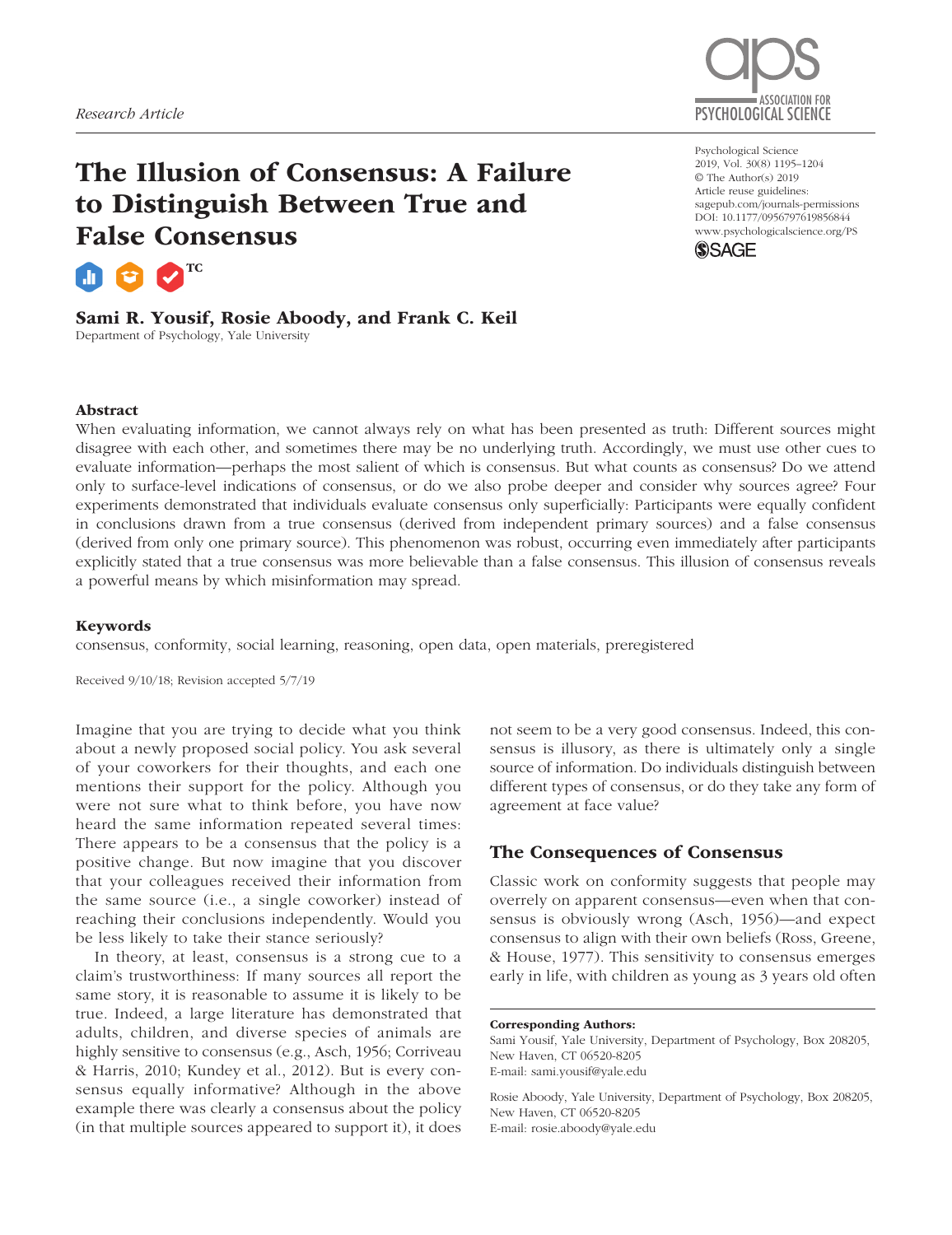aligning themselves with the majority when there is disagreement (Corriveau, Fusaro, & Harris, 2009; Corriveau & Harris, 2010; Fusaro & Harris, 2008). More recent work has investigated how and under what conditions children are susceptible to consensus (Burdett et al., 2016; Hu, Buchsbaum, Griffiths, & Xu, 2013; Hu, Whalen, Buchsbaum, Griffiths, & Xu, 2015). Yet little work has examined sensitivity to the quality of consensus, even though this seems directly relevant to a wide range of psychological and sociological questions (but see Einav, 2014, 2018). Consensus is critical not only as we decide which rumors to take seriously but also as we interpret academic articles, news sources, and virtually any kind of information for which there can be a consensus at all. Therefore, to understand how people come to believe (and defend) erroneous information, we must first understand how they reason about consensus.

Outside the realm of cognitive science, one study has shed light on a timely example of false consensus (and its consequences). This study focused on the sociology of climate-change denial in order to better understand the gap between scientific consensus and public opinion. Notably, more than 80% of the studied climatechange-denying blogs relied on a single primary source (an individual who, despite having never conducted any relevant research, claims to be an expert on polar bears; Harvey et al., 2018). The assertions of that one individual have nevertheless been disseminated across numerous blogs. There is obvious agreement among these blogs, and many people seem to interpret that consensus as proof that this individual's assertions are true. Yet this is a clear instance of *false* consensus.

One may hope that readers of these blogs take note of false consensus when they see it and properly discount the validity of information that is merely repeated. Alternatively, individuals may take repeated information just as seriously as information coming from different primary sources (e.g., the independent conclusions of many scientists that climate change is real). Might our sociological intuitions—like our scientific ones (Shtulman, 2017)—sometimes misguide us?

Here, we tested whether individuals do in fact distinguish between true and false consensus. We found that whereas individuals are sensitive to consensus (i.e., they are more likely to believe information corroborated by multiple sources), they fail to distinguish between true and false consensus, believing both equally. We then assessed whether individuals are sensitive to this difference when secondary sources are explicitly nonexperts (and could not have made any attempt to independently verify information). We also investigated whether there are any conditions under which people discount false consensus—and whether false-consensus errors can be explained by an explicit belief that a false consensus is just as valuable as a true consensus. Finally, we confirmed that these results are not due to a simple source-counting heuristic by showing that people correctly discount false consensus for information that can be directly perceived (e.g., witnessing an event). Data, materials, and preregistration information for all the experiments reported here can be found on the Open Science Framework (OSF) at [https://](https://osf.io/g9yrc) [osf.io/g9yrc.](https://osf.io/g9yrc)

## Experiment 1: Assessing False Consensus

We first gauged sensitivity to the quality of consensus by showing participants fake news articles and measuring their confidence in the arguments presented. To manipulate consensus, we varied the number of secondary sources that took a particular side in a debate and the number of primary sources those secondary sources cited. (Note that *consensus*, as used here, means general agreement among some people rather than unanimous agreement.)

# *Method*

**Participants.** Two hundred forty adult participants completed a survey online through Amazon Mechanical Turk (data from 22 additional participants who failed an attention check were discarded: 10 in the true-consensus condition, 4 in the false-consensus condition, 8 in the no-consensus condition; see the Procedure section). The sample size was chosen on the basis of independent pilot data and was preregistered. All participants lived in the United States.

**Stimuli.** Materials consisted of five fake news articles about the Japanese economy. Four of the articles took a positive stance (Japan's economy will continue to improve), and one took a negative stance (Japan's economy will not continue to improve). Participants were explicitly told that any markers of the articles' origins (as well as ads, etc.) had been removed to minimize distractions. All articles cited a single primary source (the name of an expert). To further emphasize the source, the expert's name was formatted to resemble a hyperlink (i.e., was written in blue underlined text; see [https://osf.io/g](https://osf.io/g9yrc)9yrc for screenshots of the articles).

**Procedure.** Eighty participants were randomly assigned to three conditions: a true-consensus condition, a no-consensus condition, and a false-consensus condition. In the true-consensus condition, participants read all five articles (four positive, one negative). Because each article cited a unique primary source, participants heard from five primary sources. Participants in the false-consensus condition also read all five articles, except that the four positive articles all cited the same primary source. Thus, participants heard from only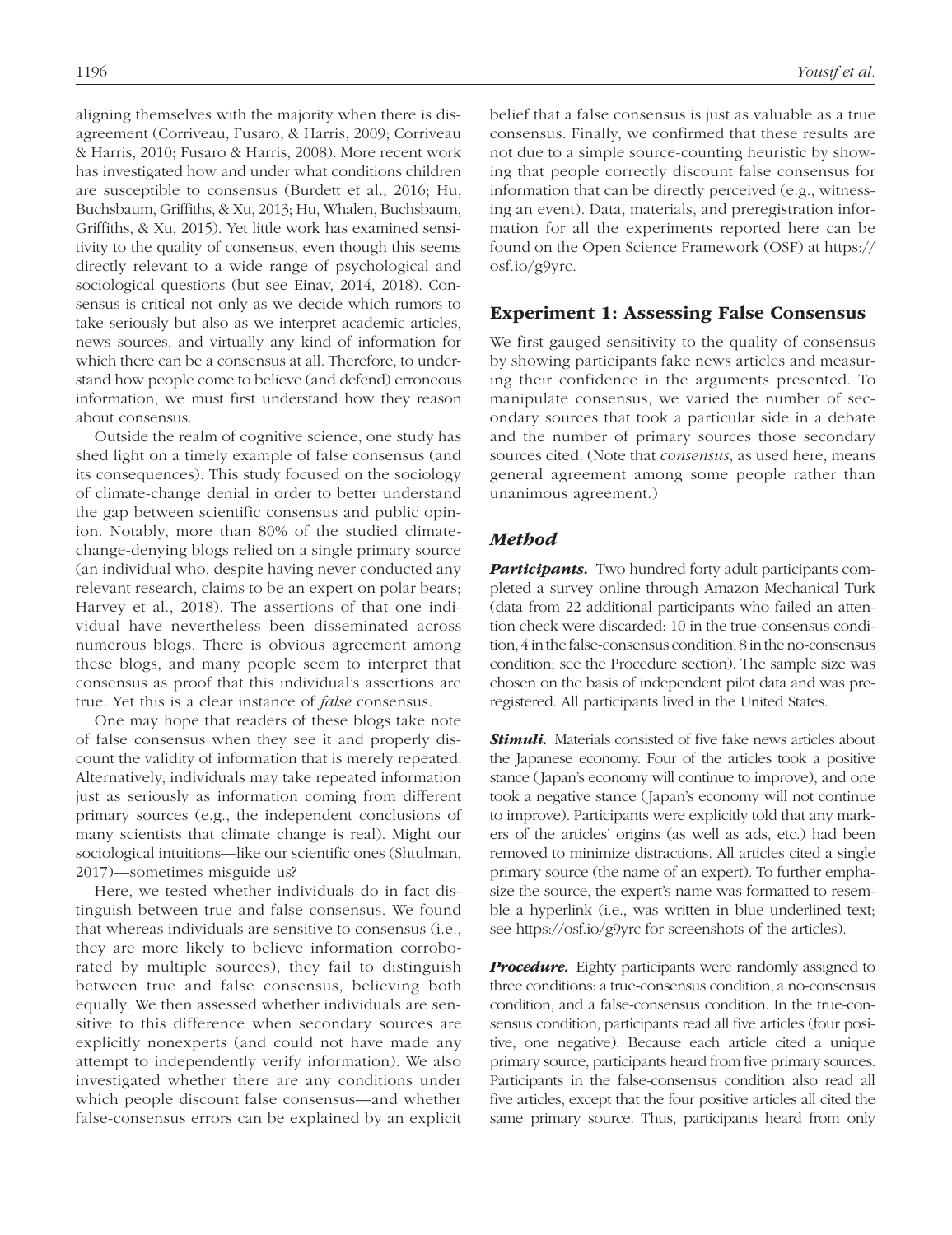two primary sources overall (one taking a positive stance and one taking a negative stance). In the baseline noconsensus condition, participants read only two articles: the one negative article and one positive article randomly drawn from the four available positive articles. In this condition, then, participants heard from two primary sources (as in the false-consensus condition, one took a positive stance and one took a negative stance).

We expected that participants' confidence ratings would be significantly higher in the true-consensus condition than in the no-consensus condition. Therefore, the critical question was where confidence ratings in the false-consensus condition would fall. If people tracked only the number of primary sources, then confidence ratings in the false-consensus condition should be identical to those in the no-consensus condition, because in both, only a single primary source was cited on each side of the debate. On the other hand, if people's estimations of consensus relied only on the number of secondary sources, then confidence ratings in the false-consensus condition should be identical to those in the true-consensus condition, because both included four positive articles and one negative article.

Across all conditions, the exact same information was presented in each article; all that varied (other than superficial changes in the language) was the number of unique primary sources cited across the articles. The articles were presented in a randomized order, one at a time, to each participant. Participants had an unlimited amount of time to read each article before continuing.

After reading the articles, participants read the following prompt, presented in plain text at the top of the screen: "Based on the arguments you saw, to what extent do you agree that the economy in question will continue to improve? Please rate your agreement on the scale below from 0 (strongly disagree) to 100 (strongly agree)." Participants responded by clicking on a number line to indicate their confidence that the economy would improve and were prompted to confirm their answer before submitting it. On a separate screen, participants were then asked two questions. First, they saw a list of 10 sources and were asked to indicate which had been cited in the articles they read (there were no limits on the number of sources participants could select). Next, they saw a list of five nations and were asked to identify which one the articles had been about. Participants who answered incorrectly were excluded and replaced. No other information was collected.

## *Results*

First, we assessed whether participants were tracking the individual sources. We used a *d*′ analysis to determine whether participants correctly identified the sources they had seen and avoided sources they had not. In each condition, participants identified the correct primary sources at above-chance levels—true consensus: *d*′ = 1.70,  $t(79) = 12.06$ ,  $p < .001$ ,  $d = 0.97$ ; no consensus: *d*′ = 1.87, *t*(79) = 12.27, *p* < .001, *d* = 1.37; false consensus: *d*′ = 2.20, *t*(79) = 14.21, *p* < .001, *d* = 1.60. (For hit or false alarm rates of 0% or 100%, we used values of 5% and 95% instead. Modifying these values to be as conservative as possible did not change the results.) Thus, subsequent effects cannot be explained by failures to attend to (or remember) the sources in the first place.

The primary results of this experiment are shown in Figure 1. We first assessed whether consensus increased participants' confidence. Indeed, participants in the true-consensus condition were 15 points more confident (on a 100-point scale) than participants in the no-consensus condition,  $t(158) = 4.71$ ,  $p < .001$ ,  $d =$ 0.74, Bonferroni corrected. But did participants discount the value of consensus in the false-consensus condition? First, we assessed whether confidence ratings in the true-consensus condition differed from those in the false-consensus condition. The two were separated by only 2 points on a 100-point scale, and this difference was not significant,  $t(158) = 0.69$ ,  $p > .50$ ,  $d = 0.12$ , Bonferroni corrected. Additionally, we tested whether confidence in the false-consensus condition was greater than in the no-consensus condition. Indeed, participants were more confident in the false-consensus condition than in the no-consensus condition, amounting to a 13-point difference in confidence, or about a 23% increase, *t*(158) = 4.02, *p* < .001, *d* = 0.61, Bonferroni corrected.

In principle, this effect could have been driven by participants who failed to notice there was a repeated source in the false-consensus condition. But in fact, participants across all conditions were quite good at identifying which sources they had encountered. Furthermore, average confidence ratings in the true- and false-consensus conditions did not differ from one another. If the similarity of the true- and false-consensus conditions was driven by only a few participants, one might expect this difference to be more pronounced. To test this empirically, we removed participants whose *d*′ scores were not higher than zero (i.e., participants who were particularly poor at identifying the sources they had heard from). Doing so actually made the effect even greater (likely because of the removal of extreme scores and noise): The difference between false consensus and no consensus increased to 16 points (amounting to more than a  $30\%$  increase in confidence).<sup>1</sup> In practice, we tested many different criteria for inclusion. Even when we took the most extreme criteria including only participants who identified every single source correctly and no sources incorrectly—the pattern remained the same: Confidence ratings for both the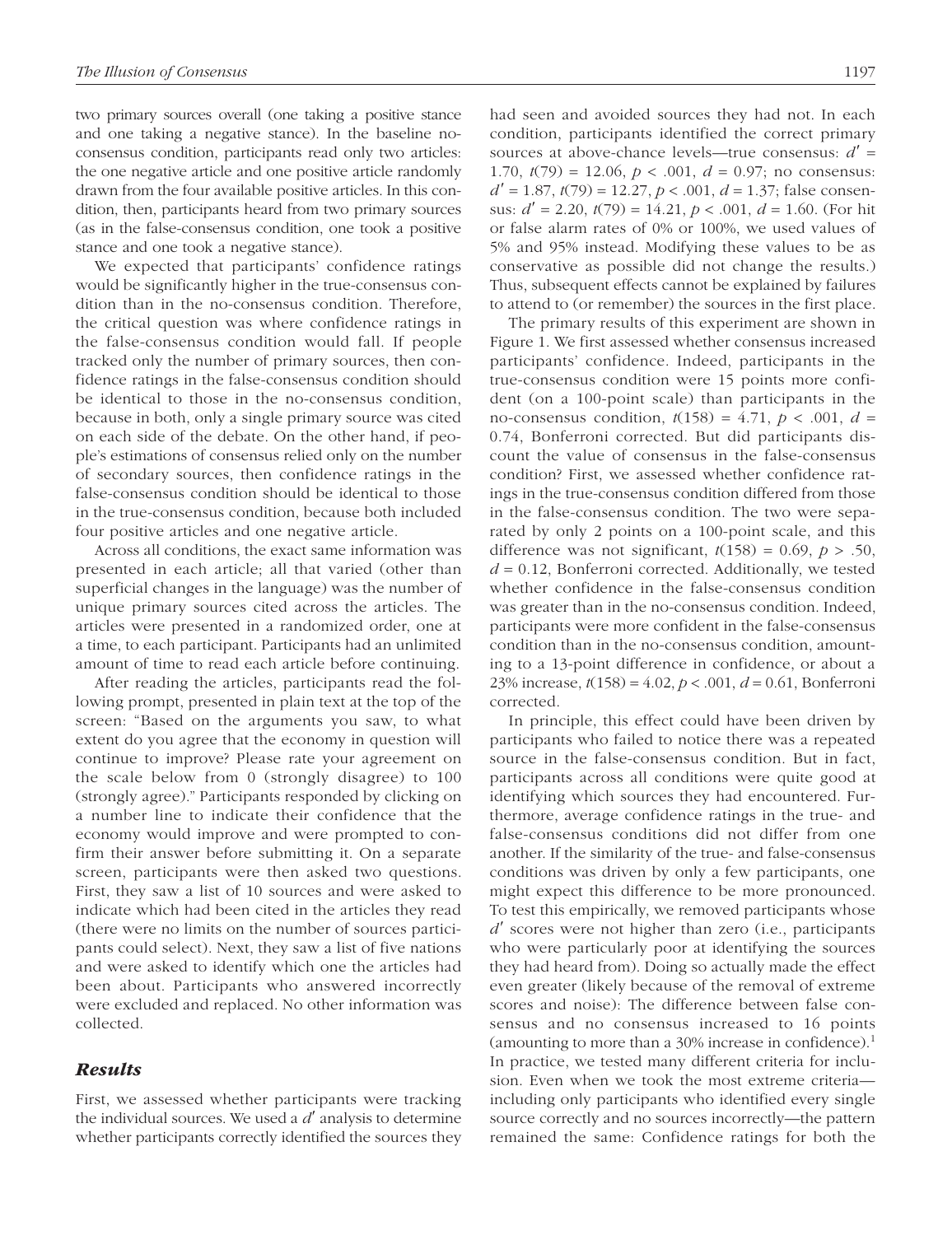

Fig. 1. Results from Experiment 1: (a) mean confidence rating and (b) mean *d*′ score in the true-, false-, and no-consensus conditions. Error bars represent ±1 *SE*.

true-consensus and false-consensus conditions were greater than those in the no-consensus condition (*p*s < .05) but no different from each other  $(p=.62)^2$ 

# *Discussion*

The results of Experiment 1 suggest that individuals are not sensitive to any difference between true and false consensus; however, there may be a rational explanation for the results. When reading news articles, it is possible that individuals assume that news sources possess some amount of journalistic integrity, evaluating their sources before citing them. Thus, if many journalists all talk to one source, individuals might assume that this source is highly qualified.

# Experiment 2: Minimizing Expertise

We next assessed sensitivity to consensus in a case in which participants were unlikely to make assumptions about the knowledge and expertise of the secondary sources. Participants read fake student essays rather than news articles. The purpose of this manipulation was to make clear to participants that the secondary sources had not—and indeed could not have independently verified the claims they were asserting (because they lacked expertise). In addition, we ensured that the information participants received across stimuli was matched such that participants were exposed to exactly the same information in both the false-consensus and no-consensus conditions.

# *Method*

All elements of the experimental design were identical to those of Experiment 1, except as stated below. Two hundred forty new participants completed the survey online through Amazon Mechanical Turk (data from 59 additional participants who failed a simple attention check were discarded: 22 in the true-consensus condition, 16 in the false-consensus condition, 21 in the no-consensus condition). This sample size was chosen to be identical to that in the previous experiment. This experiment was also preregistered.

Instead of reading news articles about the state of the Japanese economy, participants read fake student essays about a proposed tax policy in Sweden. Prior to reading the articles, participants were told explicitly (in bold letters and at the center of the screen) that the students had been specifically instructed to cite their sources in order to make their arguments. Unlike the sources in the previous experiment, the primary sources in this experiment were the names of actual economic foundations. As before, four articles took a positive stance (the tax policy should be approved), and one article took a negative stance (the tax policy should not be approved). Participants read either all of the articles (true- and false-consensus conditions) or only one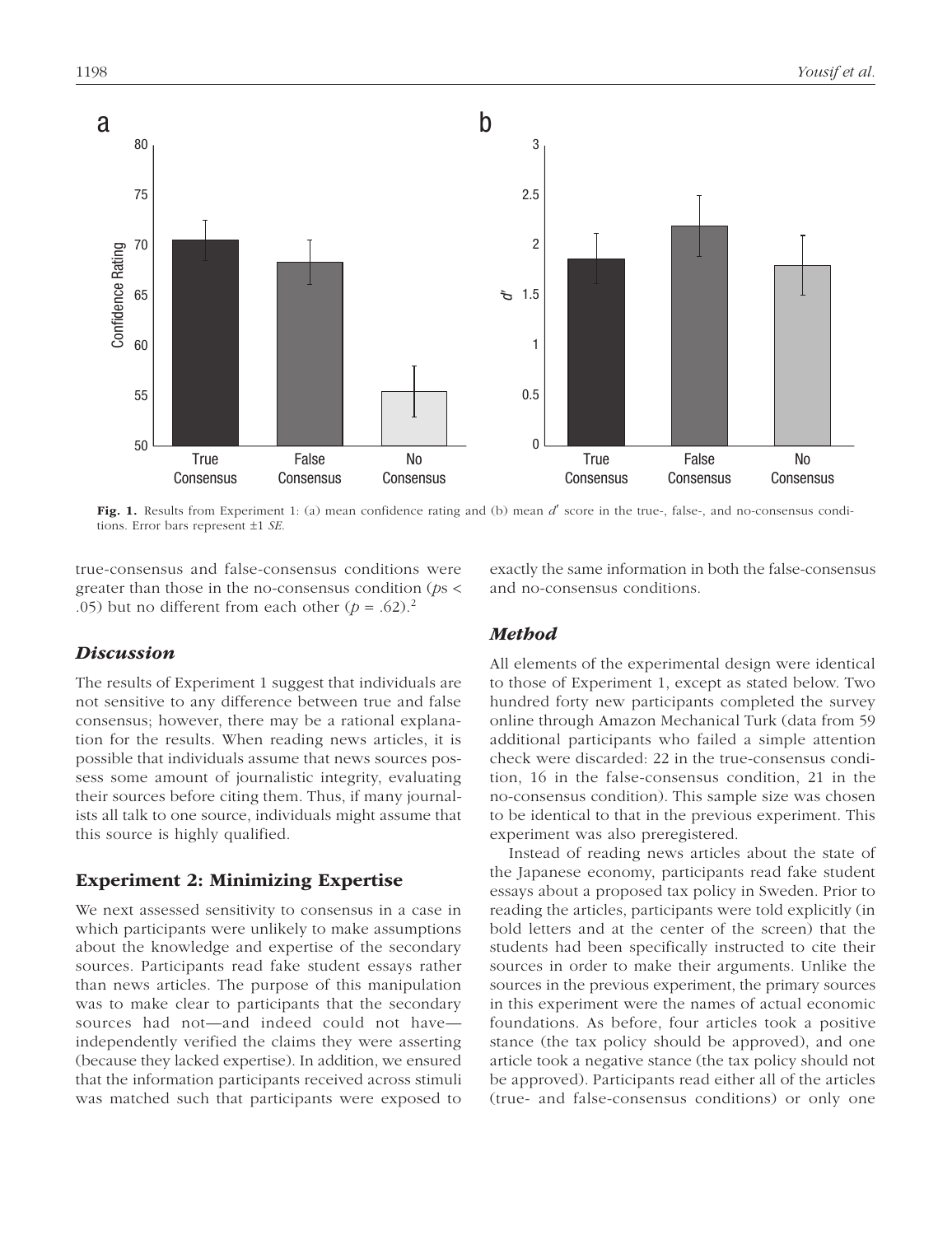article on each side (no-consensus condition). To equate the information participants received across conditions, we designed the positive articles to contain six relevant facts. Each of the articles made reference to these facts (albeit in a different order and using slightly different language) and provided no other information. This ensured that any difference between the false-consensus and no-consensus conditions was not due to a difference in information.

#### *Results*

Again, we asked whether participants were tracking the individual sources cited in the essays. The results of our *d*′ analysis suggest that participants were closely tracking sources. In each condition, participants identified the correct primary sources at above-chance levels—true consensus: *d*′ = 1.83, *t*(79) = 13.44, *p* < .001,  $d = 1.81$ ; no consensus:  $d' = 1.92$ ,  $t(72) = 10.41$ ,  $p <$ .001, *d* = 1.16; false consensus: *d*′ = 2.05, *t*(79) = 12.36,  $p < .001, d = 1.38.$ 

The primary results of this experiment are shown in Figure 2. Analyses confirmed what is evident from the figure. Consensus increased participants' confidence in the information they read, with participants in the trueconsensus condition 12 points more confident (on a 100 point scale) than participants in the no-consensus condition, *t*(158) = 3.67, *p* < .001, *d* = 0.55, Bonferroni corrected. However, the mean ratings in the trueconsensus and false-consensus conditions were separated



Fig. 2. Results from Experiment 2: mean confidence rating in the true-, false-, and no-consensus conditions. Error bars represent ±1 *SE*.

by only 1 point on a 100-point scale, and this difference was not significant, *t*(158) = 0.33, *p* > .90, *d* = 0.06, Bonferroni corrected. Participants were also more confident in the false-consensus condition than in the noconsensus condition, amounting to an 11-point difference in confidence, *t*(158) = 3.34, *p* = .003, *d* = 0.50, Bonferroni corrected.

We again tested whether these results could be driven by a subset of the participants who did not attend to source information. After removing participants with *d*′ scores less than or equal to zero, the difference between the true-consensus and no-consensus conditions was still 11 points, and the difference between the falseconsensus and no-consensus conditions was still 9 points.

## *Discussion*

Experiment 2 provided converging evidence that individuals do not properly discount information that is merely repeated. Notably, confidence ratings were higher overall than those in Experiment 1. This is likely due to a difference in the stimuli; in this experiment, we may have inadvertently made the positive side of the debate more persuasive. Importantly, however, the key contrast here is the relative difference between the true-consensus and no-consensus conditions.

# Experiment 3: Highlighting Sources

How robust is this illusion of consensus? In the first two experiments, we showed that participants' failure to distinguish between true and false consensus could not be explained by a failure to notice or remember different sources in the first place. However, participants were probed about sources after making their confidence judgments. Would individuals differentiate true and false consensus if explicitly probed about sources before making a confidence judgment?

## *Method*

All elements of the experimental design were identical to those of Experiment 1, except that participants made their confidence judgments after being asked to identify the sources they had heard from. Two hundred forty new participants were recruited through Amazon Mechanical Turk (data from 15 additional participants who failed an attention check were discarded: 5 in the true-consensus condition, 2 in the false-consensus condition, 8 in the no-consensus condition). This sample size was chosen to be identical to those in the previous experiments. This experiment was also preregistered.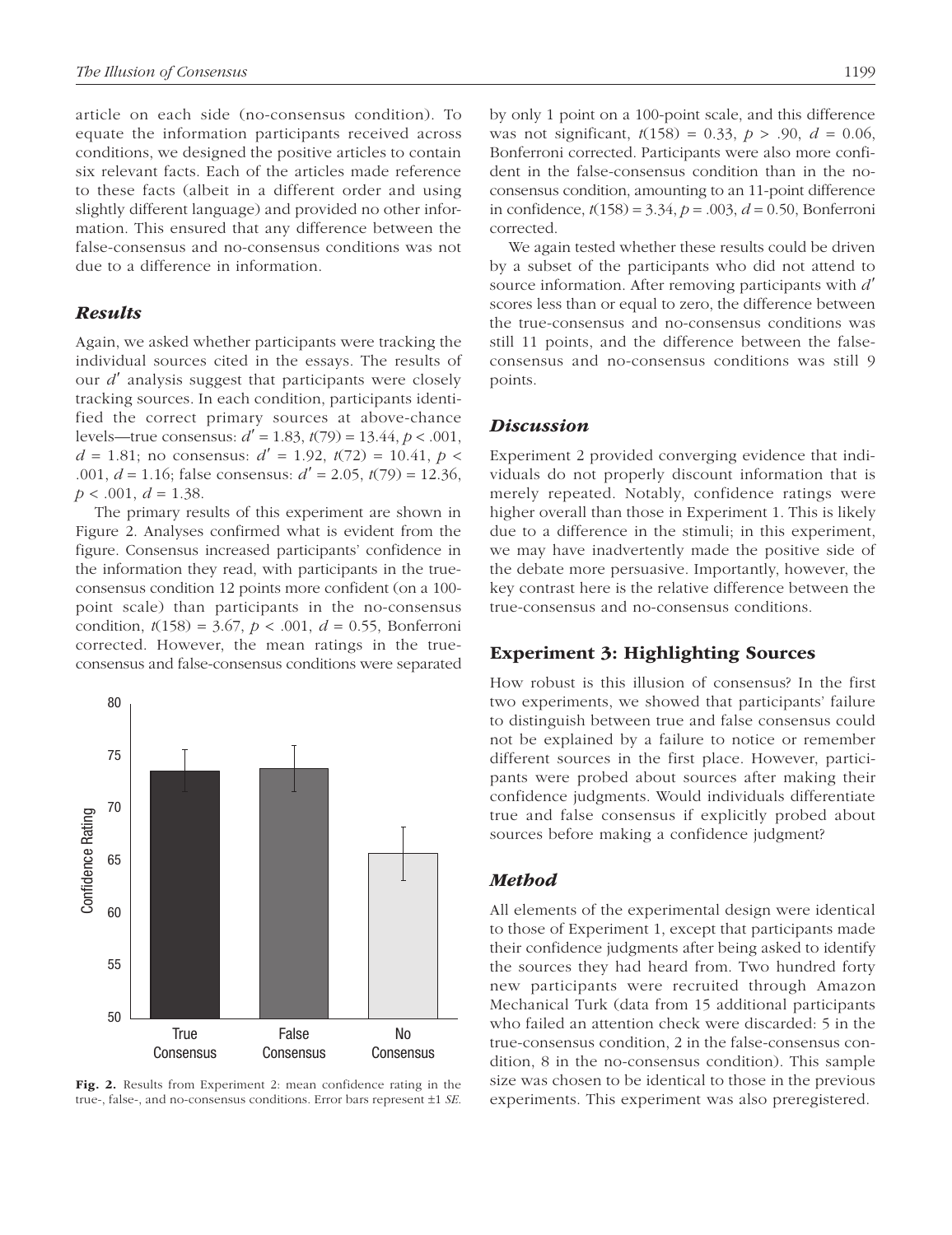#### *Results*

Again, we found that participants were attending to the primary sources. In each condition, participants identified the correct primary sources at above-chance levels true consensus:  $d' = 1.81$ ,  $t(79) = 12.98$ ,  $p < .001$ ,  $d =$ 1.65; no consensus: *d*′ = 2.35, *t*(79) = 10.78, *p* < .001, *d* = 1.21; false consensus:  $d' = 2.22$ ,  $t(79) = 16.64$ ,  $p <$ .001,  $d = 1.86$ .

Consensus did increase participants' confidence in the information they read: Participants in the trueconsensus condition were 14 points more confident (on a 100-point scale) than participants in the no-consensus condition,  $t(158) = 4.19$ ,  $p < .001$ ,  $d = 0.61$ , Bonferroni corrected. Again, we also assessed whether confidence ratings in the true-consensus condition differed from those in the false-consensus condition. The two were separated by 3 points on a 100-point scale, and this difference was not significant,  $t(158) = 0.99$ ,  $p > .50$ , *d* = 0.17, Bonferroni corrected. Participants were also more confident in the false-consensus condition than in the no-consensus condition, amounting to an 11-point difference, or about a 19% increase in confidence, *t*(158) = 3.20, *p* = .004, *d* = 0.51, Bonferroni corrected.

As in the previous experiments, we tested whether these effects could be driven by some subset of the participants who did not attend to source information. After removing participants with *d*′ scores less than or equal to zero, the effects were once again even stronger: The difference between the true-consensus and no-consensus conditions increased to 15 points, and the difference between the false-consensus and noconsensus conditions increased to 12 points.

However, in a separate analysis, we excluded the upper and lower quintiles of the distributions of confidence judgments in each condition (noting that many people seemed to respond with unusually extreme scores). The resulting sample told a slightly different story: Although confidence ratings in the false-consensus condition were still significantly higher than those in the no-consensus condition,  $t(94) = 5.70, p < .001, d =$ 1.04, Bonferroni corrected, they were lower than those in the true-consensus condition,  $t(94) = 2.84$ ,  $p = .01$ ,  $d = 0.79$ , Bonferroni corrected. Thus, participants may have partially discounted false consensus. The results after excluding the upper and lower quintiles of the distributions can be seen in Figure 3. (We tried many possible exclusion criteria for this analysis, and there is nothing special about the removal of quintiles. We chose this value because it seemed like a principled middle ground: We removed enough of the data to ensure that all extreme scores were removed but retained enough that our samples were still rather large and the data were clearly interpretable.)



Fig. 3. Results from Experiment 3: mean confidence rating in the true-, false-, and no-consensus conditions after the upper and lower quintiles of each distribution were removed. Error bars represent ±1 *SE*.

We took several steps to ensure that the above analysis was valid and that its results were not spurious. First, we retroactively analyzed the data from Experiments 1 and 2 this way and found that in both cases, excluding participants in the same way produced results that were actually stronger (i.e., the differences between the noconsensus condition and the other two conditions grew, and the difference between the true- and false-consensus conditions shrank). Second, we ran a preregistered replication of this exact experiment including this additional analysis. The results were identical. The preregistration for this replication, as well as the full data from this experiment, can be found on the project's OSF page [\(https://osf.io/g](https://osf.io/g9yrc)9yrc).

#### *Discussion*

Participants in this experiment were explicitly instructed (in bold type) to attend to each article's sources and cued to reflect on these sources (by recalling them before making their confidence judgments). Despite these reminders, participants were still deceived by false consensus.

# Experiment 4: Explicit Comparison

Across three experiments, we showed that failure to distinguish between true and false consensus cannot be explained by a failure to notice different sources. However, these results could stem either from an illusion of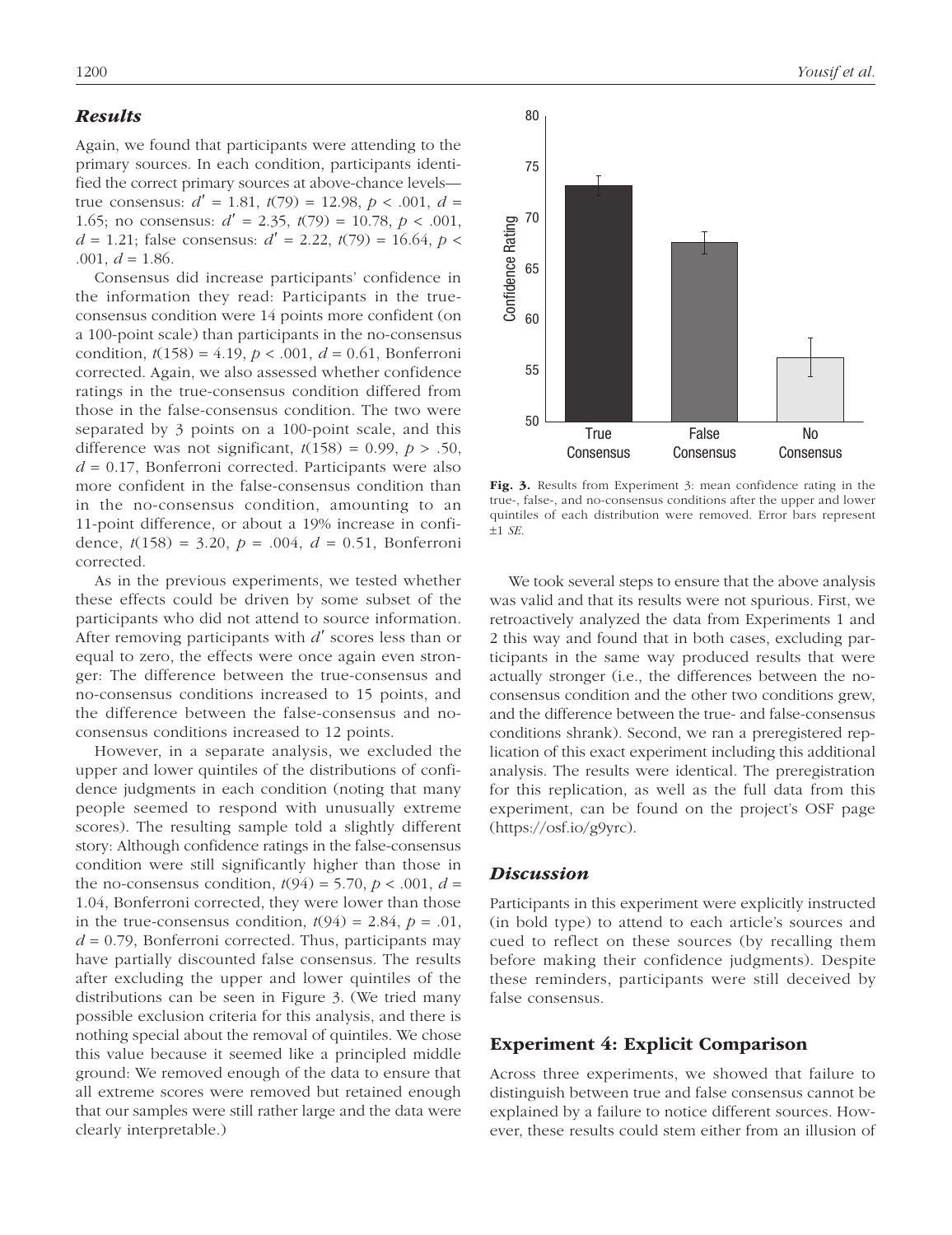consensus or from an explicit belief that a false consensus is valuable. Experiment 4 probed such explicit beliefs.

## *Method*

All elements of the experimental design were identical to those of Experiment 1, except as noted below. Two hundred forty new participants were recruited through Amazon Mechanical Turk (data from 39 participants who failed an attention check were discarded: 23 in the true-consensus condition, 10 in the false-consensus condition, 6 in the no-consensus condition). This sample size was chosen to be identical to those in the previous experiments. This experiment was also preregistered.

Before completing the task, participants were asked to consider a hypothetical scenario in which they read several news articles. They were asked to contrast a case in which those news articles all cited unique primary sources to a case in which those news articles cited the same primary source. They were told, "The articles you read seem to mostly agree. Here's the question: as you're reading, you notice that each article cites its own **unique** primary source. Or, you notice that each article cites **the same** primary source." They then had the option of indicating that the former was more believable, the latter was more believable, or that both were equally believable. Participants were reminded that there was no correct answer and that "we [were] just interested in what people think."

#### *Results*

Overall, 50% of the participants believed that a true consensus was most believable, 16% believed that a false consensus was most believable, and 33% believed that both were equally believable. Critically, the preference for true consensus was significant (*p* < .001). There were no differences across the conditions.

We first analyzed the results of only participants who rated true consensus as more believable. Participants correctly identified primary sources at above-chance levels (*p*s < .001). Second, although confidence judgments in the true- and false-consensus conditions were greater than in the no-consensus condition—20 points: *t*(75) = 4.37, *p* < .001, *d* = 1.05; 14 points: *t*(84) = 0.29,  $p = .004$ ,  $d = 0.67$ , respectively, Bonferroni corrected the two conditions did not differ significantly from one another, *t*(77) = 1.28, *p* > .40, *d* = 0.30, Bonferroni corrected. The results were identical when data from all 80 participants were included, when we excluded subzero *d*′ scores, and when we excluded the upper and lower quintiles (per the analysis in Experiment 3). In short, participants still fell prey to an illusion of consensus, even after explicitly identifying this information as less believable.

#### *Discussion*

It appears that the failure to distinguish between true and false consensus cannot be explained by an explicit belief. Even though large numbers of participants indicated that true consensus was not superior to false consensus, the illusion of consensus was apparent even when we restricted our analyses to those participants who indicated the contrary: that true consensus was superior to false consensus. This finding makes the previous results all the more surprising: Individuals believe that a false consensus should be discounted yet fail to do so.

# Experiment 5: Bear Sighting

What is the nature of the consensus illusion? Do people always attend solely to the number of primary sources? Or are they susceptible to an illusion of consensus only in domains that possess some degree of unknowability? In Experiment 5, we examined whether participants still fail to discount false consensus when they clearly should: when only one person directly perceived an event.

# *Method*

All elements of the experimental design were identical to those of Experiment 1, except that the vignettes were fake news articles about a bear sighting on a local high school campus. The relevant sources were students at the school who claimed that a bear either was or was not present. Unlike in the other experiments, the claim in question (i.e., whether or not a bear was sighted) is very knowable in the sense that anyone could see a bear if one were present; no expertise would be required. This is different from the design of our other experiments, which required making inferences from data. Two hundred forty new participants were recruited through Amazon Mechanical Turk (data from 27 additional participants who failed an attention check were discarded: 15 in the true-consensus condition, 7 in the false-consensus condition, 5 in the no-consensus condition). This sample size was chosen to be identical to those in the previous experiments. This experiment was also preregistered.

# *Results*

Again, we found that participants were attending to the primary sources. In each condition, participants identified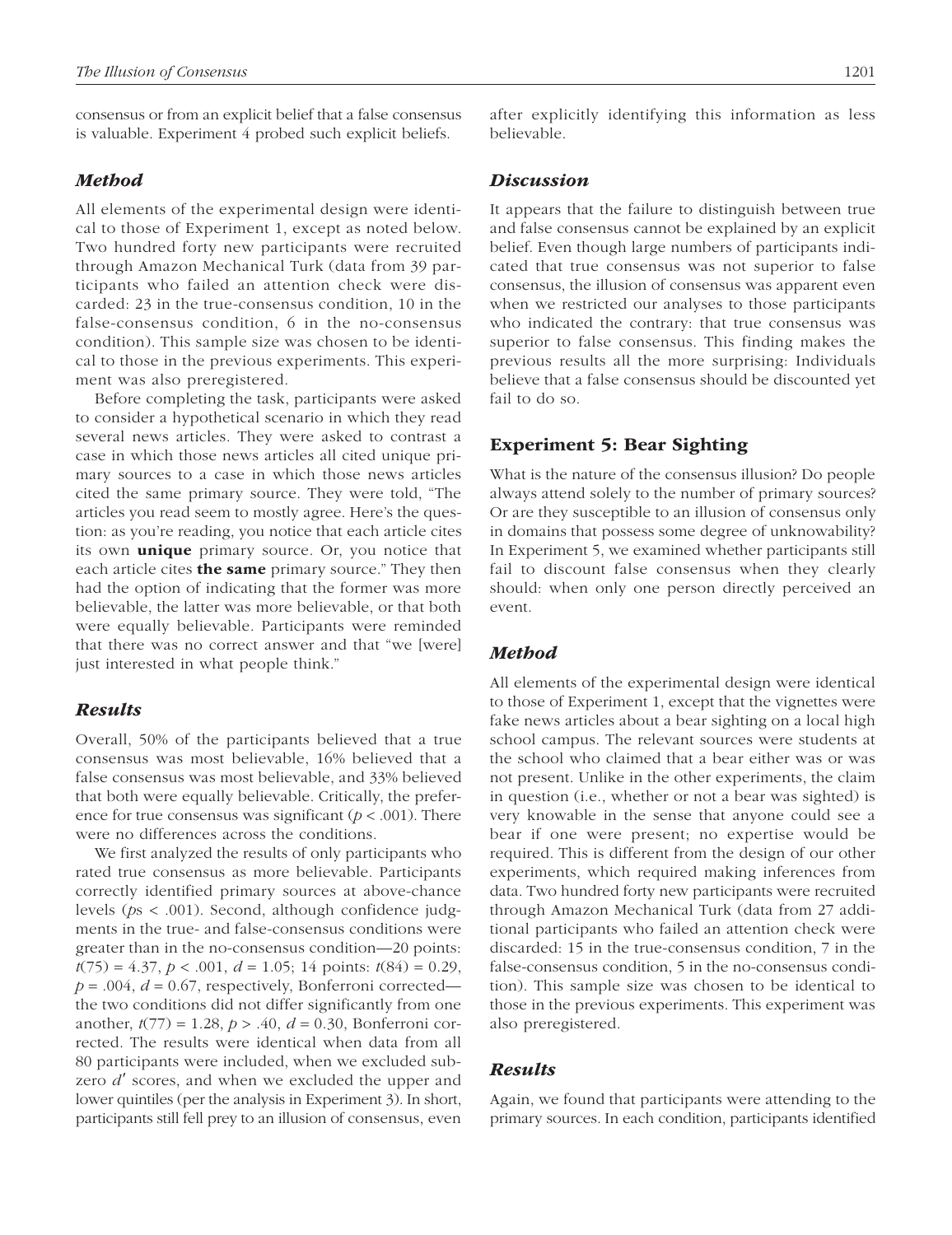the correct primary sources at above-chance levels—true consensus: *d*′ = 1.23, *t*(79) = 9.02, *p* < .001, *d* = 1.08; no consensus: *d*′ = 1.56, *t*(79) = 9.93, *p* < .001, *d* = 1.07; false consensus: *d*′ = 1.89, *t*(79) = 13.91, *p* < .001, *d* = 1.32.

Consensus did increase participants' confidence in the information they read: Participants in the trueconsensus condition were 23 points more confident (on a 100-point scale) than participants in the no-consensus condition, *t*(158) = 5.89, *p* < .001, *d* = 0.95, Bonferroni corrected. Again, we also assessed whether confidence ratings in the true-consensus condition differed from those in the false-consensus condition. Note that here we did expect participants to appropriately discount false consensus because only one person saw the bear in the false-consensus condition. Indeed, that is exactly what we found: The two were separated by 19 points on a 100-point scale, *t*(158) = 4.82, *p* < .001, *d* = 0.77, Bonferroni corrected. Only 4 points separated participants in the false-consensus and no-consensus conditions, and there was no difference between the two, *t*(158) = 1.07, *p* > .50, *d* = 0.17, Bonferroni corrected.

However, following our procedure in Experiment 3 (and consistent with our preregistration for this experiment), we excluded the upper and lower quintiles of the distributions of confidence judgments in each condition. The resulting sample told a slightly different story: Although confidence ratings in the false-consensus condition were still significantly lower than those in the true-consensus condition,  $t(94) = 7.77$ ,  $p < .001$ ,  $d = 1.72$ , Bonferroni corrected, they were slightly higher than those in the no-consensus condition,  $t(94) = 2.77$ ,  $p =$ .019, *d* = 0.50, Bonferroni corrected. Thus, participants still may not have fully discounted false consensus.

# *Discussion*

Here, we tested whether people discount false consensus when testimony is based on a directly perceived event. Whereas people might not always fully discount false consensus, they do substantially discount it, which suggests that the illusion documented in the prior experiments does not stem merely from a source-counting heuristic. The phenomenon seems most robust for relatively unknowable information.

## General Discussion

In Experiment 1, individuals were just as likely to believe information derived from a true consensus as from a false consensus. In Experiment 2, this effect persisted even when the expertise of the secondary sources was minimized; in Experiment 3, this effect persisted even when individuals were explicitly cued to attend to primary sources. Experiment 4 demonstrated that these findings cannot be explained by explicit beliefs that true and false consensus are equally valuable. Finally, Experiment 5 showed that this illusion of consensus is not merely the product of a simple source-counting heuristic: This phenomenon may be most robust in cases in which information is relatively unknowable. In sum, we found that individuals are often sensitive to consensus in a superficial rather than informative manner.

#### *Misinformation in context*

How far reaching is this illusion of consensus? One salient real-world example comes from science-denying climate-change blogs, which overwhelming rely on a single, unaccredited source (Harvey et al., 2018). Yet this phenomenon likely applies in a much broader range of situations: from interpreting rumors in the workplace, to identifying trustworthy news sources, to reasoning about empirical research, to inferring the popularity of opinions, and beyond (e.g., Weaver, Garcia, Schwarz, & Miller, 2007). More generally, we think these findings contribute to a broader science of misinformation (e.g., Hahn, Harris, & Corner, 2016; Kahan, 2017; Pennycook & Rand, 2018; Shtulman, 2017), helping us understand how misinformation becomes widespread.

However, some unanswered questions remain. For example, it is not entirely clear why participants fail to discount false consensus. Experiment 2 was designed to minimize assumptions made about the secondary sources (students), but participants could still reasonably assume that students acted as some kind of filter. For example, perhaps students all attended to (and wrote about) the same primary source because that information was most persuasive. This is consistent with work suggesting that people make rich inferences not only about the content of sources but also about other source characteristics (e.g., whether they have a prior history of being correct or whether they are an authority on the subject; see Collins, Hahn, von Gerber, & Olsson, 2018). In the present work, although a clear majority of participants in Experiment 4 preferred true consensus, a sizable proportion believed that a false consensus was equally or more valuable. But what specific inference causes this preference for false consensus? Future work may address this question by probing participants' explicit beliefs or by studying the phenomenon of false consensus in instances in which the secondary sources could not possibly have outside knowledge.

These effects might also vary in robustness across contexts. Our examples purposefully straddled the fence between objectivity and subjectivity. Arguments of taxation and economics are grounded in empirical data, yet there is room for interpretation. Other work has shown that people interpret consensus differently depending on the level of perceived subjectivity or objectivity of information (Yousif & Keil, 2018). Such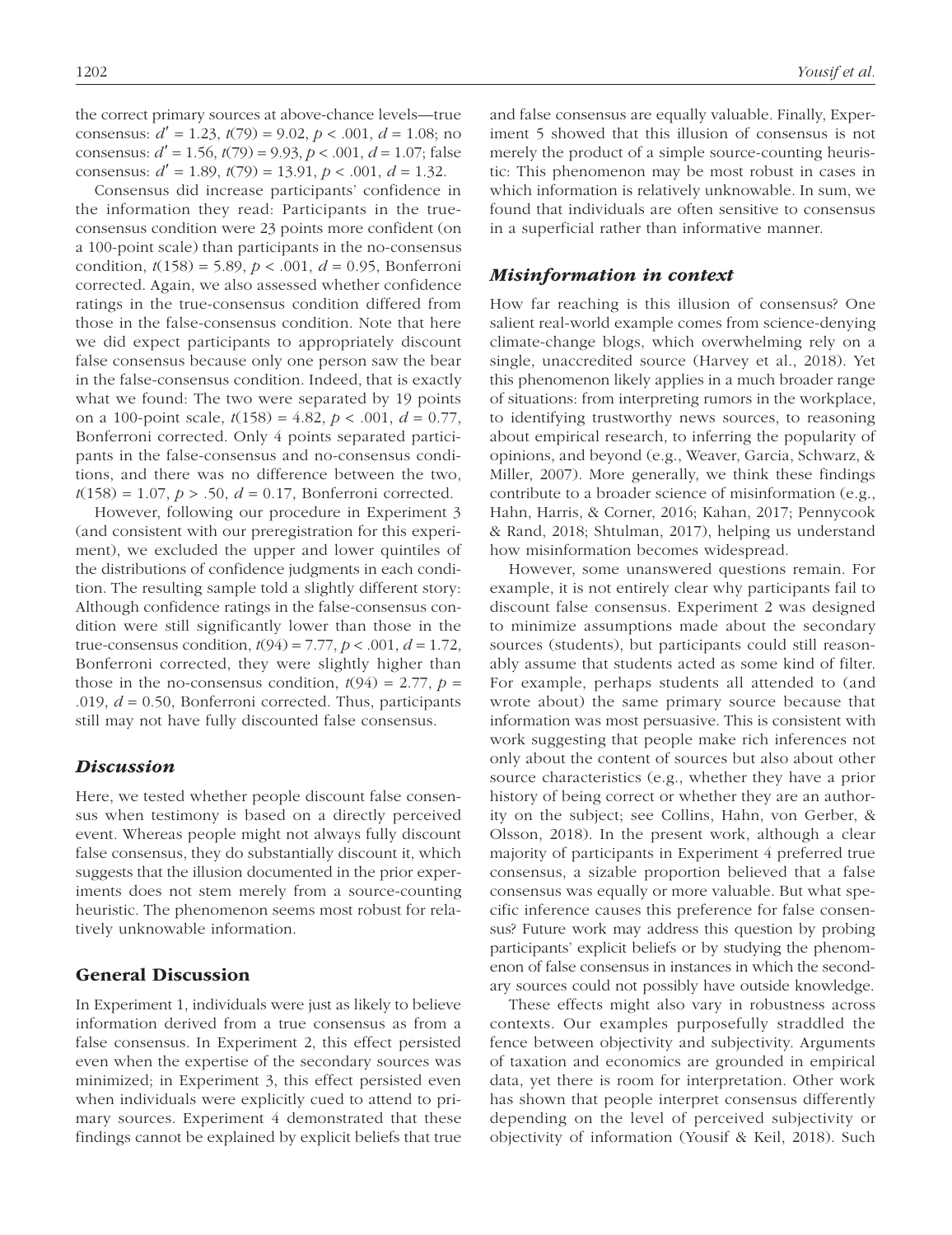factors might also play a role as people interpret the quality of a consensus.

# *Conclusion*

As we try to decide what information to trust, false consensus is a powerful cue. The results of the present experiments bear directly on everyday behavior: For example, our work helps explain how misinformation becomes widely propagated despite limited evidence (e.g., Harvey et al., 2018; Pennycook & Rand, 2018; Shtulman, 2017). How can we combat this overreliance on consensus? Should news sources explicitly differentiate between claims that are being repeated and claims that have been verified, and would this even make a difference? Results of Experiment 3 suggest that intervention is not hopeless and that individuals can be made to discount false consensus when very explicitly cued to source information. Understanding this illusion of consensus—and how it can be combatted—is critical in an era of social media, rapid news cycles, and increasingly polarized ideological echo chambers.

## Action Editor

Marc J. Buehner served as action editor for this article.

#### Author Contributions

S. R. Yousif and R. Aboody conceived and designed the study. Testing, data collection, and data analysis were performed by S. R. Yousif with input from R. Aboody and F. C. Keil. S. R. Yousif drafted the manuscript, and R. Aboody and F. C. Keil provided critical revisions. All authors approved the final version of the manuscript for submission.

#### Acknowledgments

For helpful comments and conversation, we thank Wookyoung Ahn, Brynn Sherman, Clara Colombatto, Richard Ahl, Babak Hemmation, and all the members of the Yale Cognition and Development Lab.

#### Declaration of Conflicting Interests

The author(s) declared that there were no conflicts of interest with respect to the authorship or the publication of this article.

#### Open Practices



All data and materials have been made publicly available via the Open Science Framework and can be accessed at [https://](https://osf.io/g9yrc) [osf.io/](https://osf.io/g9yrc)g9yrc. The design and analysis plans for the experiments were preregistered at [aspredicted.org,](http://www.aspredicted.org) and copies of the preregistrations can be found at [https://osf.io/](https://osf.io/g9yrc)g9yrc (additional nonpreregistered analyses were conducted for some experiments, as noted in the text, but they did not change the results overall). The complete Open Practices Disclosure for this article can be found at [http://journals.sagepub.com/doi/](http://journals.sagepub.com/doi/suppl/10.1177/0956797619856844) [suppl/10.1177/0956797619856844](http://journals.sagepub.com/doi/suppl/10.1177/0956797619856844). This article has received the badges for Open Data, Open Materials, and Preregistration. More information about the Open Practices badges can be found at [http://www.psychologicalscience.org/publications/badges.](http://www.psychologicalscience.org/publications/badges)

#### **Notes**

1. This specific analysis was not preregistered, nor was the specific exclusion criterion. However, we did preregister our intention to collect accuracy scores and to demonstrate that participants were paying attention. This is likewise true for all subsequent experiments.

2. Because our results remained unchanged either way, we conducted this analysis using only above-zero *d*′ scores in subsequent experiments.

#### **References**

- Asch, S. E. (1956). Studies of independence and conformity: I. A minority of one against a unanimous majority. *Psychological Monographs: General and Applied*, *70*, 1–70.
- Burdett, E. R. R., Lucas, A. J., Buchsbaum, D., McGuigan, N., Wood, L. A., & Whiten, A. (2016). Do children copy an expert or a majority? Examining selective learning in instrumental and normative contexts. *PLOS ONE*, *11*(10), Article e0164698. doi:10.1371/journal.pone.0164698
- Collins, P. J., Hahn, U., von Gerber, Y., & Olsson, E. J. (2018). The bi-directional relationship between source characteristics and message content. *Frontiers in Psychology*, *9*, Article 18. doi:10.3389/fpsyg.2018.00018
- Corriveau, K. H., Fusaro, M., & Harris, P. L. (2009). Going with the flow: Preschoolers prefer nondissenters as informants. *Psychological Science*, *20*, 372–377.
- Corriveau, K. H., & Harris, P. L. (2010). Preschoolers (sometimes) defer to the majority in making simple perceptual judgments. *Developmental Psychology*, *46*, 437–445.
- Einav, S. (2014). Does the majority always know best? Young children's flexible trust in majority opinion. *PLOS ONE*, *9*(8), Article e104585. doi:10.1371/journal.pone.0104585
- Einav, S. (2018). Thinking for themselves? The effect of informant independence on children's endorsement of testimony from a consensus. *Social Development*, *27*, 73–86.
- Fusaro, M., & Harris, P. L. (2008). Children assess informant reliability using bystanders' non-verbal cues. *Developmental Science*, *11*, 771–777.
- Hahn, U., Harris, A. J., & Corner, A. (2016). Public reception of climate science: Coherence, reliability, and independence. *Topics in Cognitive Science*, *8*, 180–195.
- Harvey, J. A., van den Berg, D., Ellers, J., Kampen, R., Crowther, T. W., Roessingh, P., . . . Mann, M. E. (2018). Internet blogs, polar bears, and climate-change denial by proxy. *BioScience*, *68*, 281–287. doi:10.1093/biosci/bix133
- Hu, J. C., Buchsbaum, D., Griffiths, T. L., & Xu, F. (2013). When does the majority rule? Preschoolers' trust in majority informants varies by domain. In M. Knauff, M. Pauen, N. Sebanz, & I. Wachsmuth (Eds.), *Proceedings of the 35th Annual Meeting of the Cognitive Science Society* (pp. 2584–2589). Austin, TX: Cognitive Science Society.
- Hu, J. C., Whalen, A., Buchsbaum, D., Griffiths, T. L., & Xu, F. (2015). Can children balance the size of a majority with